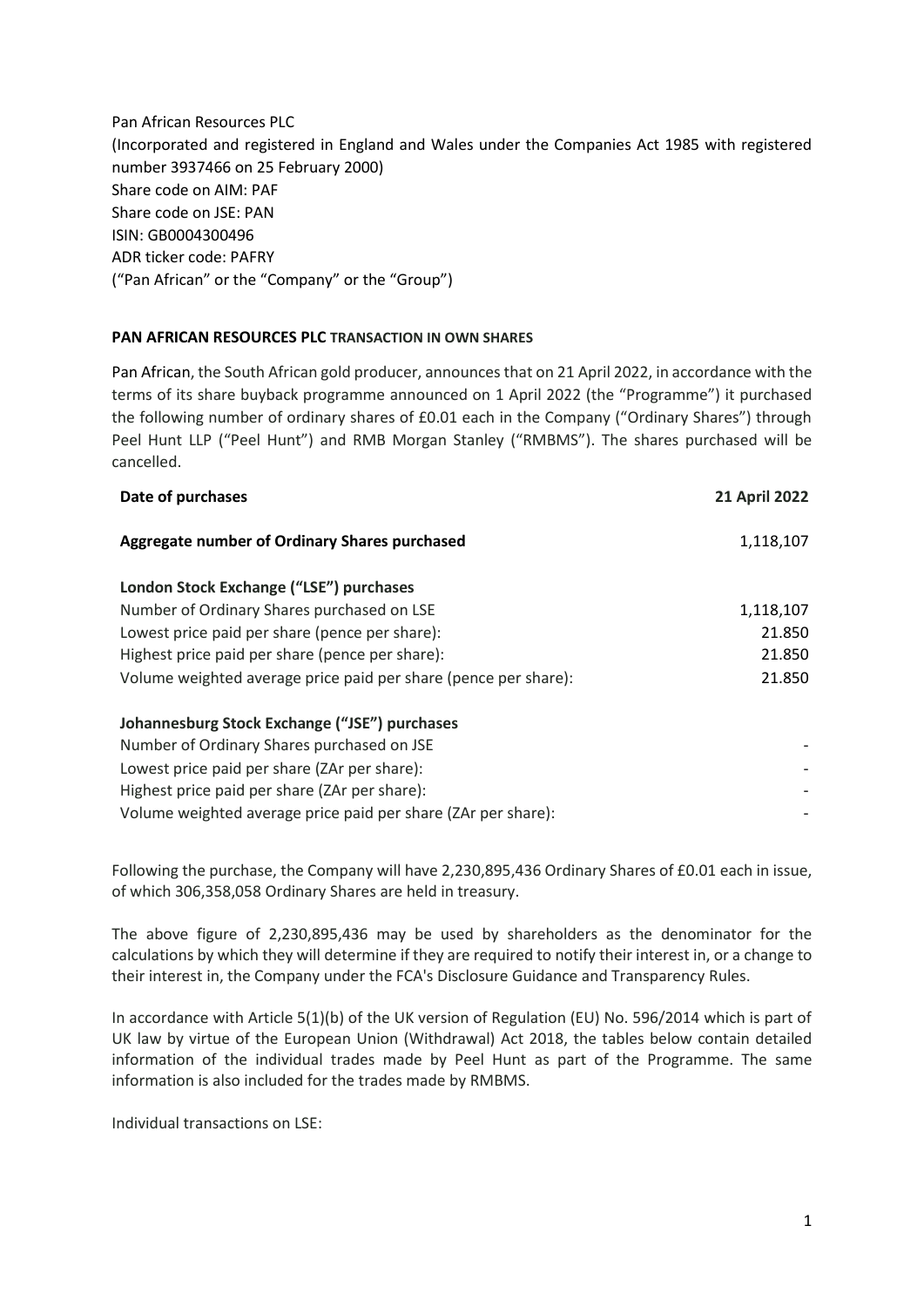| Number of shares | Transaction price | Time of transaction | <b>Execution venue</b> |
|------------------|-------------------|---------------------|------------------------|
| purchased        | (pence per share) |                     |                        |
| 689,840          | 21.85             | 14:16:53            | LSE                    |
| 333,217          | 21.85             | 14:42:59            | <b>LSE</b>             |
| 95,050           | 21.85             | 15:40:06            | <b>LSE</b>             |
|                  |                   |                     |                        |
|                  |                   |                     |                        |
|                  |                   |                     |                        |
|                  |                   |                     |                        |

Individual transactions on JSE:

| Number of shares | Transaction price (ZAr   | Time of transaction | Execution venue |
|------------------|--------------------------|---------------------|-----------------|
| purchased        | per share)               |                     |                 |
|                  | $\overline{\phantom{0}}$ |                     |                 |

The information contained in this update is the responsibility of the Pan African board of directors and has not been reviewed or reported on by the Group's external auditors.

Rosebank

22 April 2022

For further information on Pan African, please visit the Company's website at

[www.panafricanresources.com](http://www.panafricanresources.com/)

| Corporate information                      |                                      |  |  |
|--------------------------------------------|--------------------------------------|--|--|
| <b>Corporate office</b>                    | <b>Registered Office</b>             |  |  |
| The Firs Office Building                   | Suite 31                             |  |  |
| 2nd Floor, Office 204                      | Second Floor                         |  |  |
| <b>Corner Cradock and Biermann Avenues</b> | 107 Cheapside                        |  |  |
| Rosebank, Johannesburg                     | London                               |  |  |
| South Africa                               | EC2V 6DN                             |  |  |
| Office: +27 (0) 11 243 2900                | United Kingdom                       |  |  |
| info@paf.co.za                             | Office: +44 (0) 20 7796 8644         |  |  |
| <b>Chief executive officer</b>             | <b>Financial director</b>            |  |  |
| Cobus Loots                                | Deon Louw                            |  |  |
| Office: +27 (0) 11 243 2900                | Office: +27 (0) 11 243 2900          |  |  |
| <b>Head: Investor relations</b>            | Website: www.panafricanresources.com |  |  |